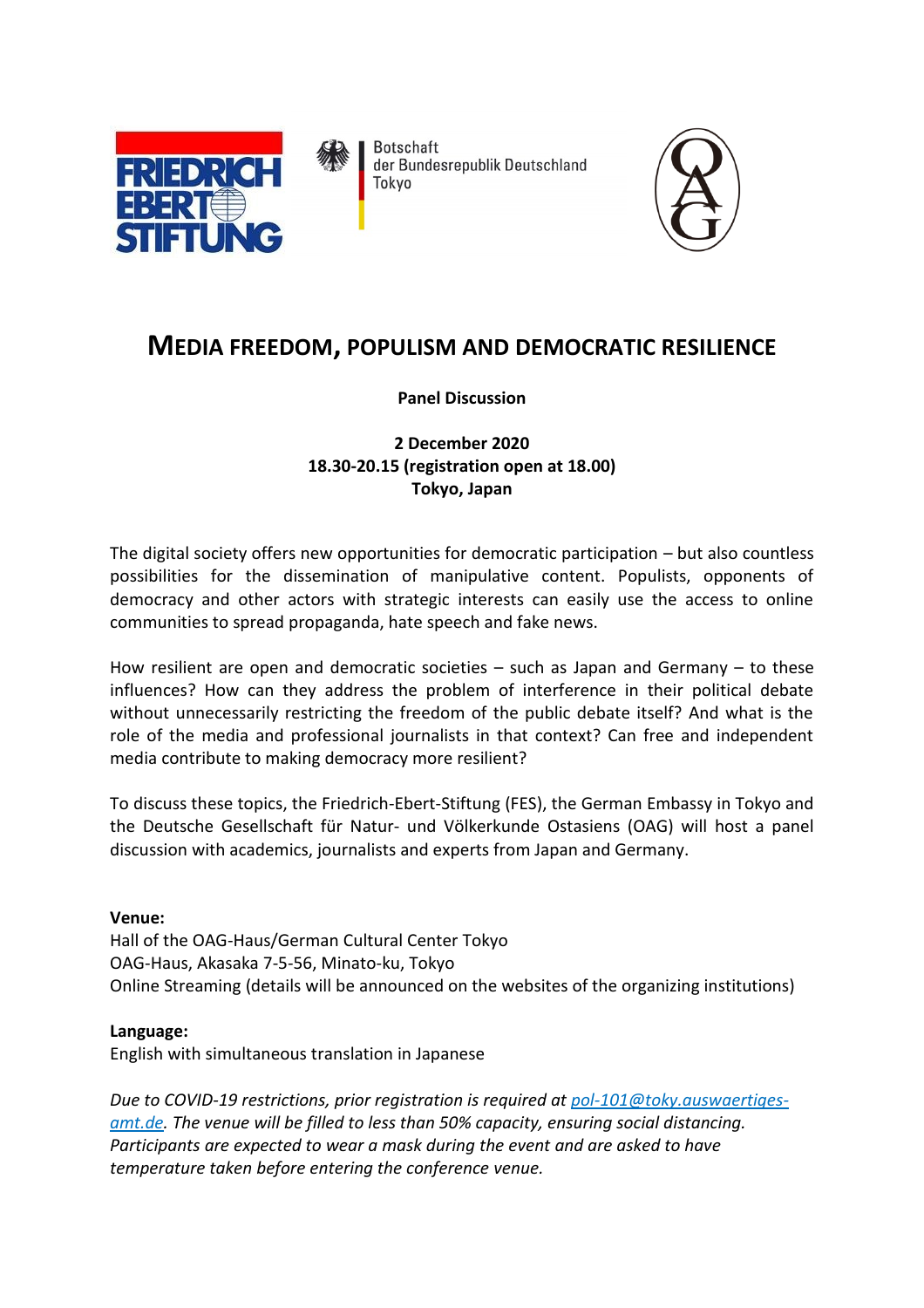### **Program Schedule**

18.00 Registration Open

### 18:30 **Welcome Remarks**

Ina Lepel, Ambassador of the Federal Republic of Germany to Japan

## 18:40 **Panel Discussion**

Kaori Hayashi, Professor of Media and Journalism Studies at the Graduate School of Interdisciplinary Information Studies, The University of Tokyo

Koichi Nakano, Professor of Political Science and Dean, Faculty of Liberal Arts, Sophia University, Tokyo

Yasuomi Sawa, Journalist, Japanese News Agency Kyodo News, Professor, Journalism Studies, Senshu University, Tokyo

Kathrin Erdmann, Foreign Correspondent to Japan, ARD German Public Broadcasters, Tokyo

Ulrike Klinger, Professor for Political Theory and Digital Democracy, European New School of Digital Studies (ENS), Frankfurt (Oder) and Slubice.

*Moderator*: Jochen Neumeyer, First Secretary at the Political Section of the German Embassy in Tokyo

### 20:10 **Closing Remarks**

Sven Saaler, Professor of Modern Japanese History and Director, Graduate Program in Global Studies, Sophia University, Tokyo; Friedrich-Ebert-Stiftung (FES)

### 20:15 **End of the Event**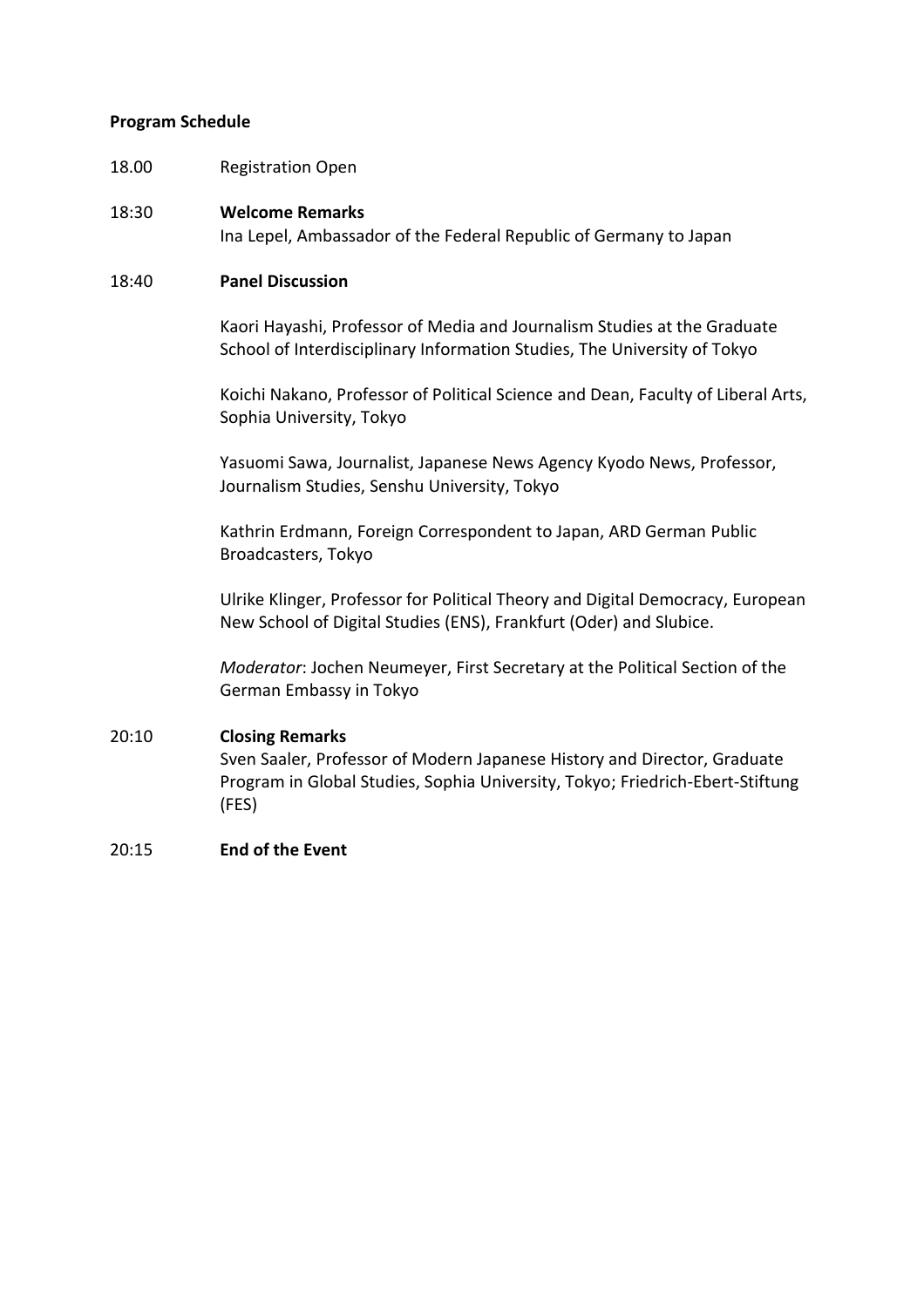

**Botschaft** der Bundesrepublik Deutschland Tokyo



## **MEDIENFREIHEIT, POPULISMUS UND DIE RESILIENZ VON DEMOKRATIEN**

## **Panel-Diskussion**

## **18.30-20.15 (Einlass ab 18.00) Tokyo, Japan**

Die digitale Gesellschaft eröffnet neue Räume für demokratische Partizipation, birgt aber auch die Gefahr einer Manipulation der öffentlichen Meinung durch Populisten, Gegner demokratischer Ordnungen und andere Akteure mit strategischen Interessen. Soziale Netzwerke ermöglichen die schnelle Verbreitung von Propaganda, Hate Speech und "alternativen Fakten" bzw. Fake News.

Wie resilient sind Demokratien wie Japan und Deutschland gegenüber diesen Gefahren? Wie können daraus resultierende Bedrohungen für die Demokratie an sich abgewendet werden, ohne die Meinungsfreiheit in unverhältnismäßiger Weise einzuschränken? Welche Rolle spielen Medienkonzerne und professionelle Journalisten in diesem Kontext? Können unabhängige und freie Medien dazu beitragen, die Widerstandsfähigkeit der Demokratie zu stärken?

Die Veranstaltung ist eine gemeinsame Veranstaltung der Botschaft der Bundesrepublik Deutschland in Tokyo, der Friedrich-Ebert-Stiftung und der OAG (Deutsche Gesellschaft für Natur- und Völkerkunde Ostasiens) und wird im Internet via Streaming live übertragen.

## **Ort:**

Saal des OAG-Hauses OAG-Haus, Akasaka 7-5-56, Minato-ku, Tokyo Online-Streaming (Details werden auf den Webseiten der beteiligten Institutionen bekanntgegeben)

## **Sprache:**

Englisch mit Simultanübersetzung ins Japanische

*Aufgrund der COVID-19-Maßnahmen muss die Teilnehmerzahl auf 50% der Raumkapazität begrenzt werden. Wir bitten daher um Voranmeldung für diese Veranstaltung per mail an office@fes-japan.org. Teilnehmer werden gebeten, während der Veranstaltung einen Mundschutz zu tragen und am Eingang zur Konferenzhalle ihre Temperatur messen zu lassen.*